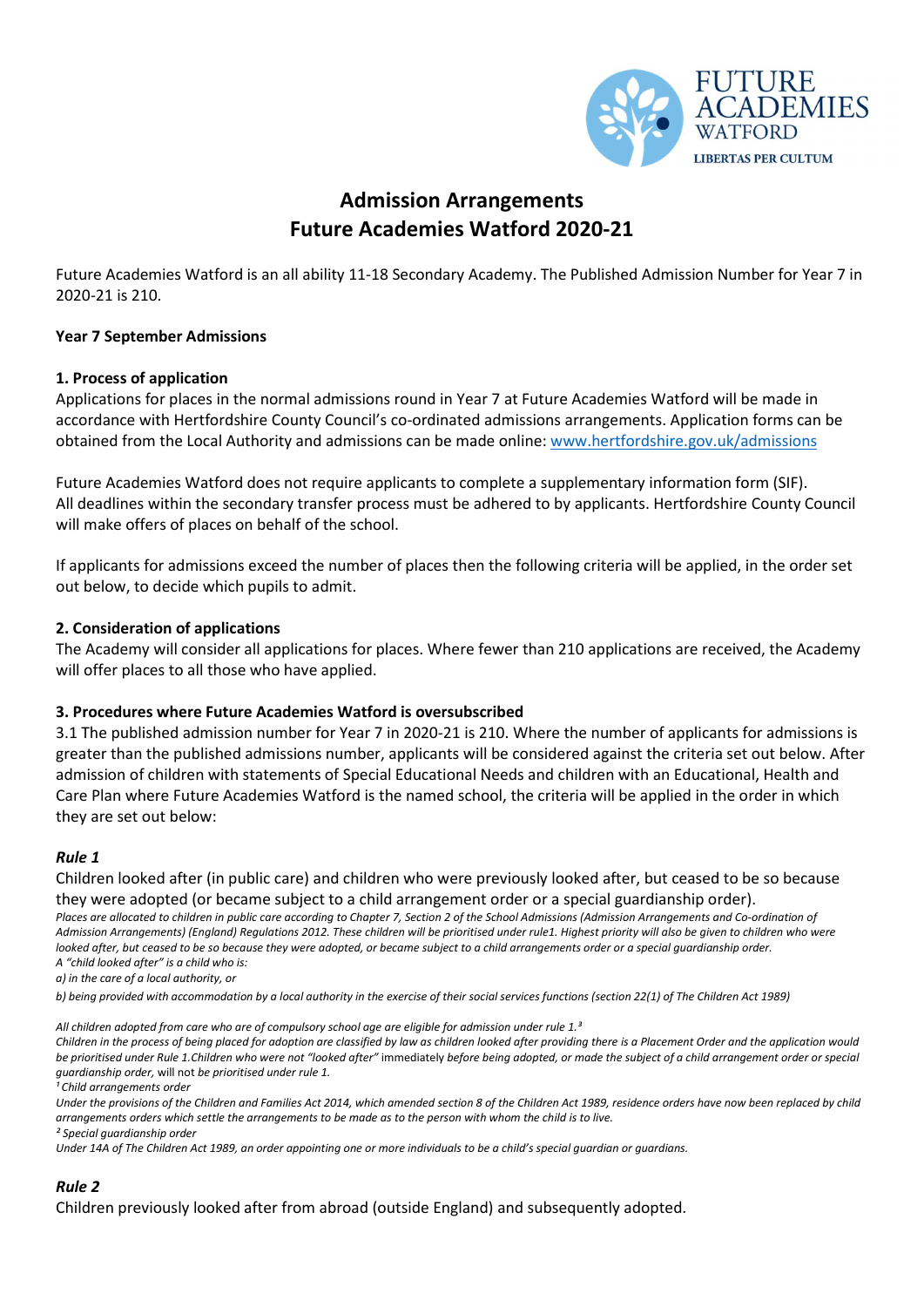### Rule 3

Pupils who, on the date of admission, will have a sibling (i.e. a natural brother or sister, or a half brother or sister, or a legally adopted brother or sister or half brother or sister, or step brother or sister who will be living with them at the same address at the date of their entry to the Academy) on roll, in years 7 to 13, at the Academy (proof of the sibling relationship will be required if a place is offered). This definition includes a child looked after or previously looked after and in every case living permanently in a placement within the home as part of the family household from Monday to Friday at the time of this application. A sibling link will not be recognised for children living temporarily in the same house, for example a child who usually lives with one parent but has temporarily moved or a looked after.

### Rule 4

Children of a parent employed to work at the Academy for two years or more at the time at which the application for admission to the school is made, or where the member of staff has been recruited to meet a demonstrable skills shortage. A parent means the mother, father, stepmother or stepfather of the child and in every case, living at the same permanent address as the child.

### Rule 5

The remaining places will be offered to pupils with the nearest distance measurement on the basis of proximity; i.e. pupils who live the nearest distance at the close of the Hertfordshire County Council (HCC) admission application date as designated by HCC's computerised mapping system.

The home to school distance measurement, for the purposes of admissions, is defined by HCC as "a 'straight line' distance measurement from the address point of the pupil's home to the address point of the school." "A 'straight line' distance measurement is used in all home to school distance measurements. Distances are measured using a computerised mapping system to two decimal places. The measurement is taken from the Address Base Premium address point of your child's house to the address point of the school. Address Base Premium data is a nationally recognised method of identifying the location of schools and Individual residences"

Parents who are applying under rule 5 will need to provide proof that the home address quoted is the permanent residence of the applicant: this proof should include either a photocopy of (custodial) parent's driver's licence, child benefit letter or utility bill. The school may check the authenticity of the address stated. Further proof of residence or other information may be requested and must be provided.

# 3.2 Tie Break

### 3.2.1 Siblings

In the event of a tie break under the sibling criterion, random allocation will be used.

# 3.2.2 Children of staff

In the event of a tie break under the children of staff criterion, random allocation will be used.

### 3.2.3 Distance

In the event of a tie break under the distance criterion, random allocation will be used.

### 3.2.3 Multiple Births

Children from multiple births will be considered as individuals under the admissions criteria. In the event that the last available space is offered to one twin or child from a multiple birth, the other twin or sibling will be offered a place, taking the Academy over PAN. There will be no displacement to other children, however further offers will not be made from the continuing interest list until the number allocated drops below the original PAN.

# 4. Operation of Continuing Interest Lists

Where Future Academies Watford receives more applicants for places than there are places available at secondary transfer, parents may decide to place their child on the continuing interest list. Until  $31_{st}$  December names will be ranked according to the above criteria. Those applicants who have been unsuccessful in obtaining a place for the start of Year 7 are offered the right to appeal in the summer of Year 6.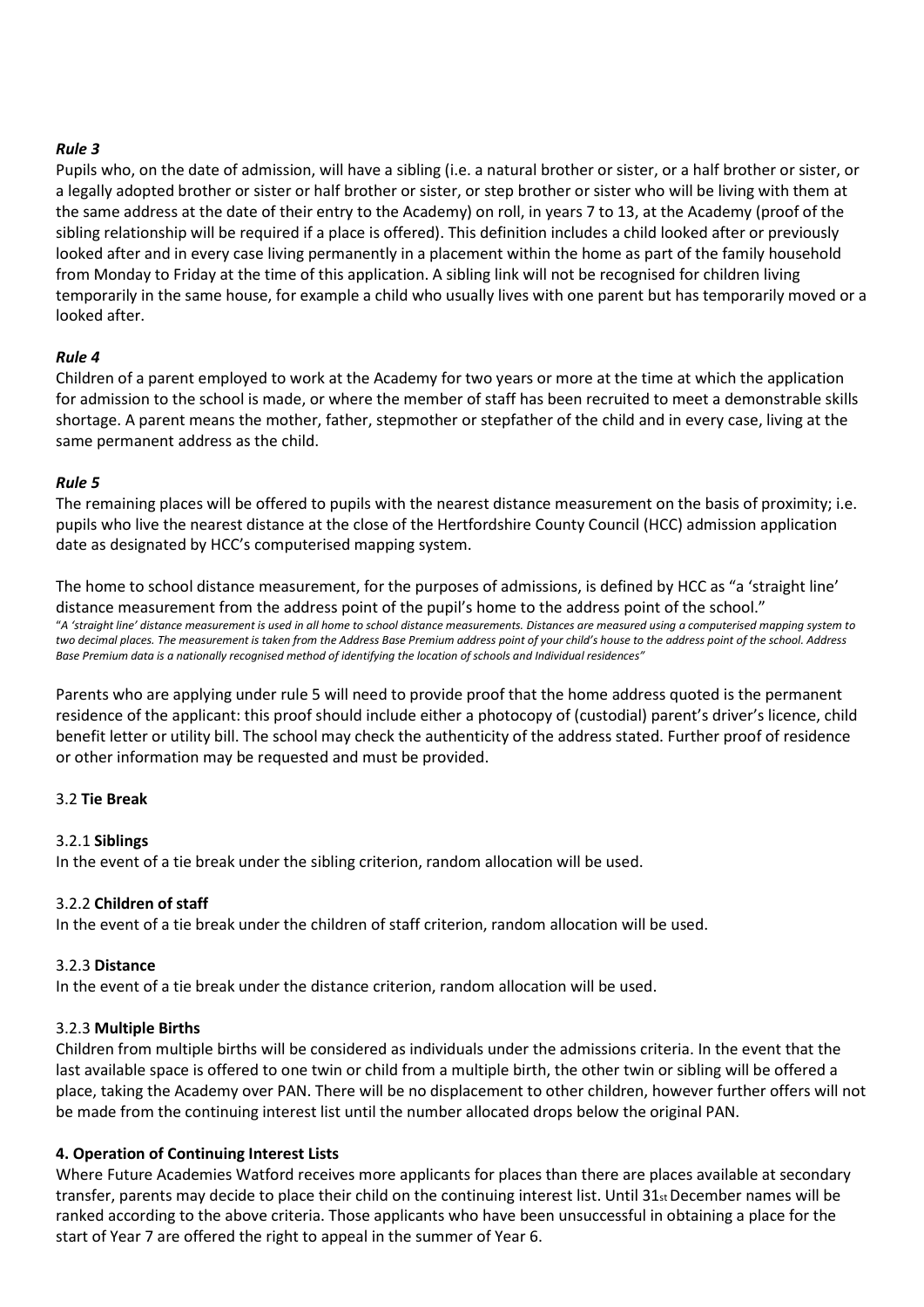Those who are unsuccessful or who do not appeal may request to be placed on the continuing interest list. The continuing interest list will be maintained until the applicant reaches the end of the first half term of the Autumn Term in Year 10.

### 5. In-Year Admissions

5.1 The Academy is not part of the Local Authority co-ordinated scheme for In-Year admissions. Those parents who wish to be considered for a place in any year group must contact the Admissions department at the Academy to request an application form, or download from the website.

5.2 Where no place exists, parents will be advised of their right to appeal.

5.3 The Academy operates a continuing interest list. This list will be maintained until the applicant reaches the end of the first half of the Autumn Term in Year 10.

5.4 The Academy will not admit pupils in any year group where to do so would cause the Academy to exceed its net capacity.

### 5.5 Criteria

5.5.1 Children looked after (in public care) and children who were previously looked after, but ceased to be so because they were adopted (or became subject to a child arrangement order or a special guardianship order).

5.5.2 Children of UK Services personnel (UK Armed Forces). The Academy will allocate a place in advance of the family arriving in the area provided the application is accompanied by an official letter that declares a relocation and a Unit postal address or quartering area.

5.5.3 Those who have moved into the area within the last 90 calendar days and are without a school place or an offer of a school place.

5.5.4 Those who have a current sibling at the Academy (i.e. a natural brother or sister, or a half brother or sister, or a legally adopted brother or sister or half brother or sister, or step brother or sister who will be living with them at the same address at the date of their entry to the Academy) on the roll of the Academy (proof of the sibling relationship will be required if a place is offered).

5.5.5 The remaining places will be offered to pupils with the nearest distance measurement on the basis of proximity; i.e. pupils who live the nearest distance at the close of the Hertfordshire County Council (HCC) applications date as designated by the HCC's computerised mapping system. The home to school distance measurement, for the purposes of admissions, is defined by HCC as "a 'straight line' distance measurement from the address point of the pupil's home to the address point of the school".

5.6 In addition to the above criteria the Academy complies with all elements of the School Admissions Code including admitting children who have a Statement of Special Educational Needs and children with an Education, Health and Care Plan, where Francis Combe Academy is the named school; who are currently, or have previously been in the care of the local authority; and pupils under the Local Authority's 'Fair Access protocol'. In these cases pupils will not need to wait until a place becomes available but will be admitted immediately even if this causes the Academy to exceed its published admission number in a particular year group. The Schools Admissions Code should be consulted for full details of rights and responsibilities with regard to In-Year Admissions.

5.7 In year application forms can be found on the school website or collected from the school's reception.